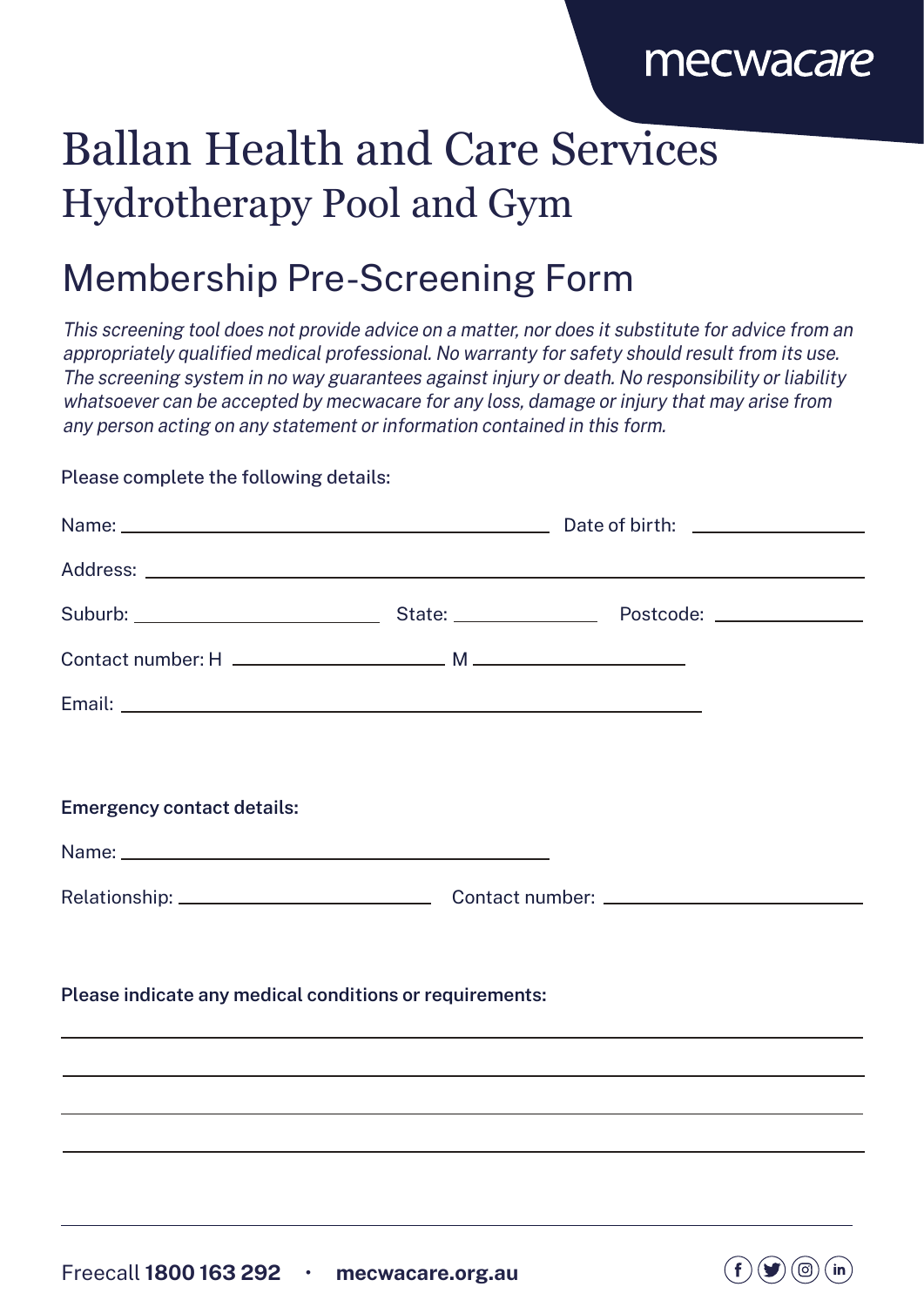

 $\Box$ 

#### Please indicate if you have any of the following conditions. Tick the corresponding box.

#### 1. Vomiting or diarrhoea  $\Box$ 6. Known aneurysm  $\Box$ 2. Resting angina  $\Box$ 3. Shortness of breath at rest  $\Box$ 4. Uncontrolled cardiac failure

 $\Box$ 7. Unmanaged urinary or faecal incontinence 8. Advanced renal failure 9. High grade fever

 $\Box$ 

#### Relative contraindications:

5. Chlorine sensitivity

Absolute contraindications:

10. Irritated skin or undergoing radiotherapy/chemotherapy

 $\Box$ 

- 11. Open or infected wound
- 12. Poorly controlled epilepsy
- 13. Unstable diabetes

#### Precautions:

| 14. Cognitive impairment       | 23. Kidney disease                              |  |
|--------------------------------|-------------------------------------------------|--|
| 15. Controlled epilepsy        | 24. Skin conditions (tinea, eczema, infections) |  |
| 16. High blood pressure        | 25. Heart disease                               |  |
| 17. Vision/hearing impairments |                                                 |  |
| 18. Numbness in limbs          |                                                 |  |
| 19. Diabetic                   |                                                 |  |
| 20. Respiratory conditions     |                                                 |  |
| 21. Pregnancy                  |                                                 |  |
| 22. Widespread MRSA            |                                                 |  |

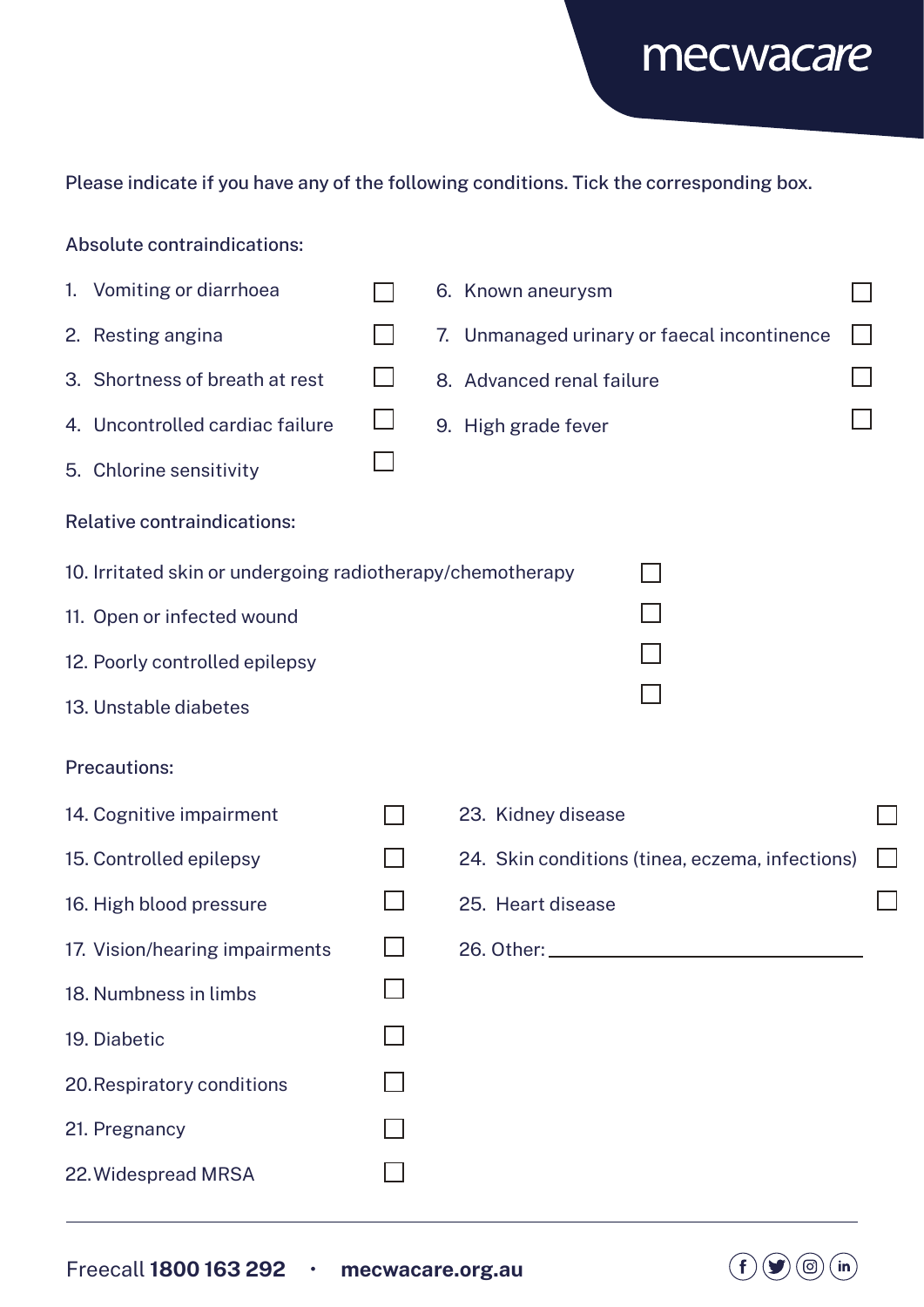#### Adult Pre-Exercise Screening System (APSS)

## mecwacare

AIM: To identify individuals with known disease and/or signs or symptoms of disease, who may be at higher risk of an adverse event due to exercise. An adverse event refers to an unexpected event that occurs as a consequence of an exercise session, resulting in ill health, physical harm or death. This stage may be self-administered and self-evaluated by the client. Please complete the questions below. Should you have any questions about the screening form, please contact your exercise professional for clarification.

|                                                                                                                                                                                                                                                                                                                                           |       |          |               | <b>YES</b>                                      | <b>NO</b>                                    |  |
|-------------------------------------------------------------------------------------------------------------------------------------------------------------------------------------------------------------------------------------------------------------------------------------------------------------------------------------------|-------|----------|---------------|-------------------------------------------------|----------------------------------------------|--|
| 1. Has your medical practitioner ever told you that you have a heart condition or<br>have you ever suffered a stroke?                                                                                                                                                                                                                     |       |          |               |                                                 |                                              |  |
| 2. Do you ever experience unexplained pains or discomfort in your chest at rest<br>or during physical activity/exercise?                                                                                                                                                                                                                  |       |          |               |                                                 |                                              |  |
| 3. Do you ever feel faint, dizzy or lose balance during physical activity/exercise?                                                                                                                                                                                                                                                       |       |          |               |                                                 |                                              |  |
| 4. Have you had an asthma attack requiring immediate medical attention at any<br>time over the last 12 months?                                                                                                                                                                                                                            |       |          |               |                                                 |                                              |  |
| 5. If you have diabetes (Type 1 or 2) have you had trouble controlling your blood<br>sugar (glucose) in the last three months?                                                                                                                                                                                                            |       |          |               |                                                 |                                              |  |
| 6. Do you have any other conditions that may require special consideration for<br>you to exercise?                                                                                                                                                                                                                                        |       |          |               |                                                 |                                              |  |
| IF YOU ANSWERED 'YES' to any of the questions, please seek guidance from an<br>appropriate allied health professional or medical practitioner prior to undertaking<br>exercise.<br>IF YOU ANSWERED 'NO' to all of the questions, please proceed to question 7 and calculate your typical weighted<br>physical activity/exercise per week. |       |          |               |                                                 |                                              |  |
| 7. Describe your current physical activity/exercise levels in a                                                                                                                                                                                                                                                                           |       |          |               |                                                 | Weighted physical activity/exercise per week |  |
| typical week by stating the frequency and duration at the different<br>intensities. For intensity guidelines consult figure 2.                                                                                                                                                                                                            |       |          |               | Total minutes = (minutes of light + moderate) + |                                              |  |
| Intensity                                                                                                                                                                                                                                                                                                                                 | Light | Moderate | Vigorous/High |                                                 | (2 x minutes of vigorous/high)               |  |
| Frequency<br>(number of sessions per week)<br>Duration                                                                                                                                                                                                                                                                                    |       |          |               |                                                 | TOTAL = __________ minutes per week          |  |
| (total minutes per week)                                                                                                                                                                                                                                                                                                                  |       |          |               |                                                 |                                              |  |
| . If your total is less than 150 minutes per week then light to moderate intensity exercise is recommended. Increase your<br>volume and intensity slowly.                                                                                                                                                                                 |       |          |               |                                                 |                                              |  |
| . If your total is more than or equal to 150 minutes per week then continue with your current physical activity/exercise intensity levels.                                                                                                                                                                                                |       |          |               |                                                 |                                              |  |
| . It is advised that you discuss any progression (volume, intensity, duration, modality) with an exercise professional to optimise your re-<br>sults.                                                                                                                                                                                     |       |          |               |                                                 |                                              |  |
| Please note: If the assessing staff member concludes that participation in exercise, either hydrotherapy or gym<br>hoogel is uponto as easy patentially requit in began to you as others, the staff member will depy escape to the feelity                                                                                                |       |          |               |                                                 |                                              |  |

based, is unsafe or can potentially result in harm to you or others, the staff member will deny access to the facility until otherwise stated.

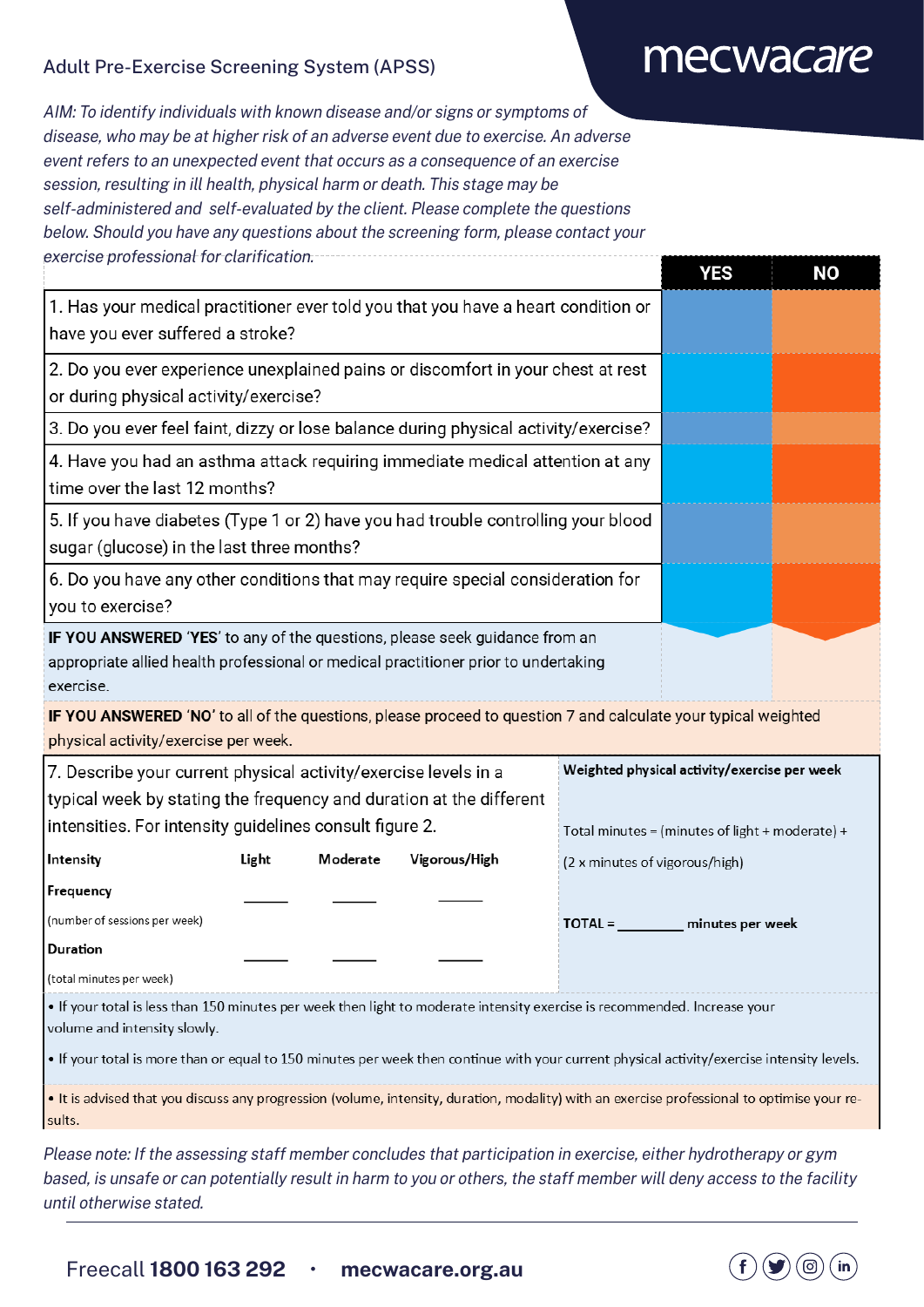

### By signing below, I declare that:

- A) The information I have supplied above is true and correct
- B) I will inform a pool/gym staff member or coordinator if there are any changes in my medical condition
- C) I have read and agree to the centre's terms and conditions

| Signature: | Date: |
|------------|-------|
|            |       |

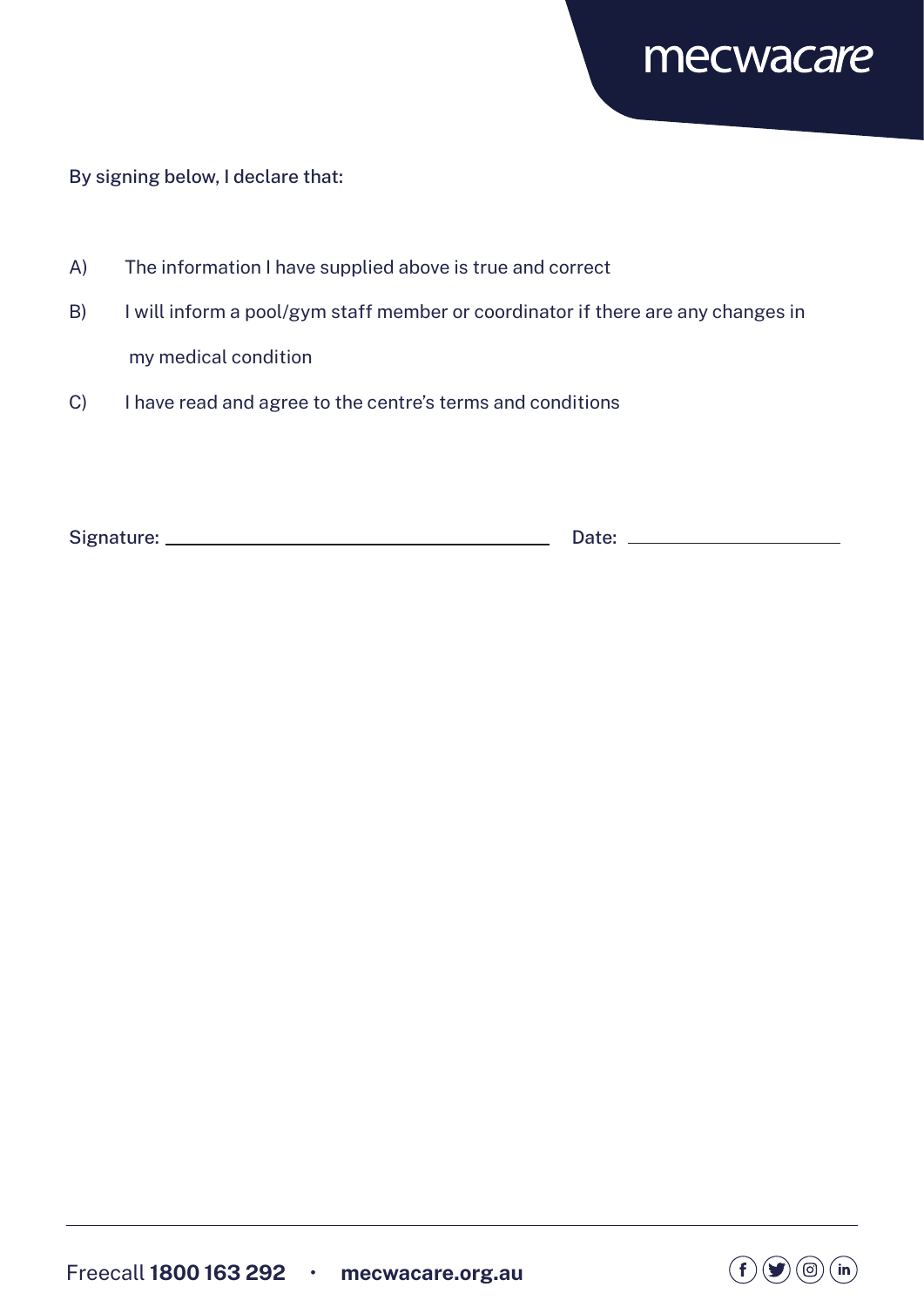### mecwacare

## Membership induction (staff to complete)

Discuss the following with the member. Please tick the appropriate box.

Hydrotherapy pool:

| 1.   | Any ticks in stage 1, questions 1-8?                                | Yes               | No          |
|------|---------------------------------------------------------------------|-------------------|-------------|
|      | If yes, advised no entry requirements                               |                   |             |
|      | 2. Any ticks in stage 1, questions 10-13?                           | Yes               | No          |
|      | If yes, advised GP clearance requirement                            | Yes               |             |
| 3.   | Explanation of water immersion impact on cardiovascular system      | Yes               | N/A         |
| 4.   | Explanation of water immersion impact on BGL                        | Yes               | N/A         |
| 5.   | Explanation of thermoregulation precautions in pregnancy            | Yes               | N/A         |
| 6.   | Explanation of water immersion impact on respiratory function       | Yes               | N/A         |
| 7.   | Explanation of water immersion impact on kidneys                    | Yes               | N/A         |
| 8.   | Can the member swim?                                                | Yes               | No          |
| 9.   | Pool/spa entry induction                                            | <b>Stairs</b>     | Hoist       |
|      | 10. Recommended footwear on pool concourse                          | Usual             | <b>Bare</b> |
|      |                                                                     | <b>Flip flops</b> |             |
|      | 11. Hydration recommendations                                       | Yes               |             |
|      | 12. Post hydrotherapy fatigue                                       | Yes               |             |
|      | 13. Rinsing prior to entering pool                                  | Yes               |             |
|      | 14. Concourse ambulation safety                                     | Yes               |             |
|      | 15. Explanation of pool depth                                       | Yes               |             |
|      | 16. Advised must bring own towel                                    | Yes               |             |
|      | 17. Showering requirements post hydrotherapy sessions               | Yes               |             |
|      | 18. Advised member that if their medical condition changes they are | Yes               |             |
|      | required to notify a staff member prior to participation            |                   |             |
| Gym: |                                                                     |                   |             |
| 1.   | Any 'yes' answers in stage 3?                                       | Yes               | No          |
|      | If yes, have the appropriate follow-up requirements been met?       | Yes               | No          |
|      | Explanation of entry, exit and scan on points                       | Yes               |             |
| 3.   | Explanation of fire emergency exit point                            | Yes               |             |
| 4.   | Toilet facilities, lockers and emergency buttons                    | Yes               |             |
| 5.   | Orientation to gym and gym equipment                                | Yes               |             |
| 6.   | Advised requirement to bring own towel                              | Yes               |             |

8. Hydration recommendations

7. Advised requirement to wipe down machine post usage



Yes Yes